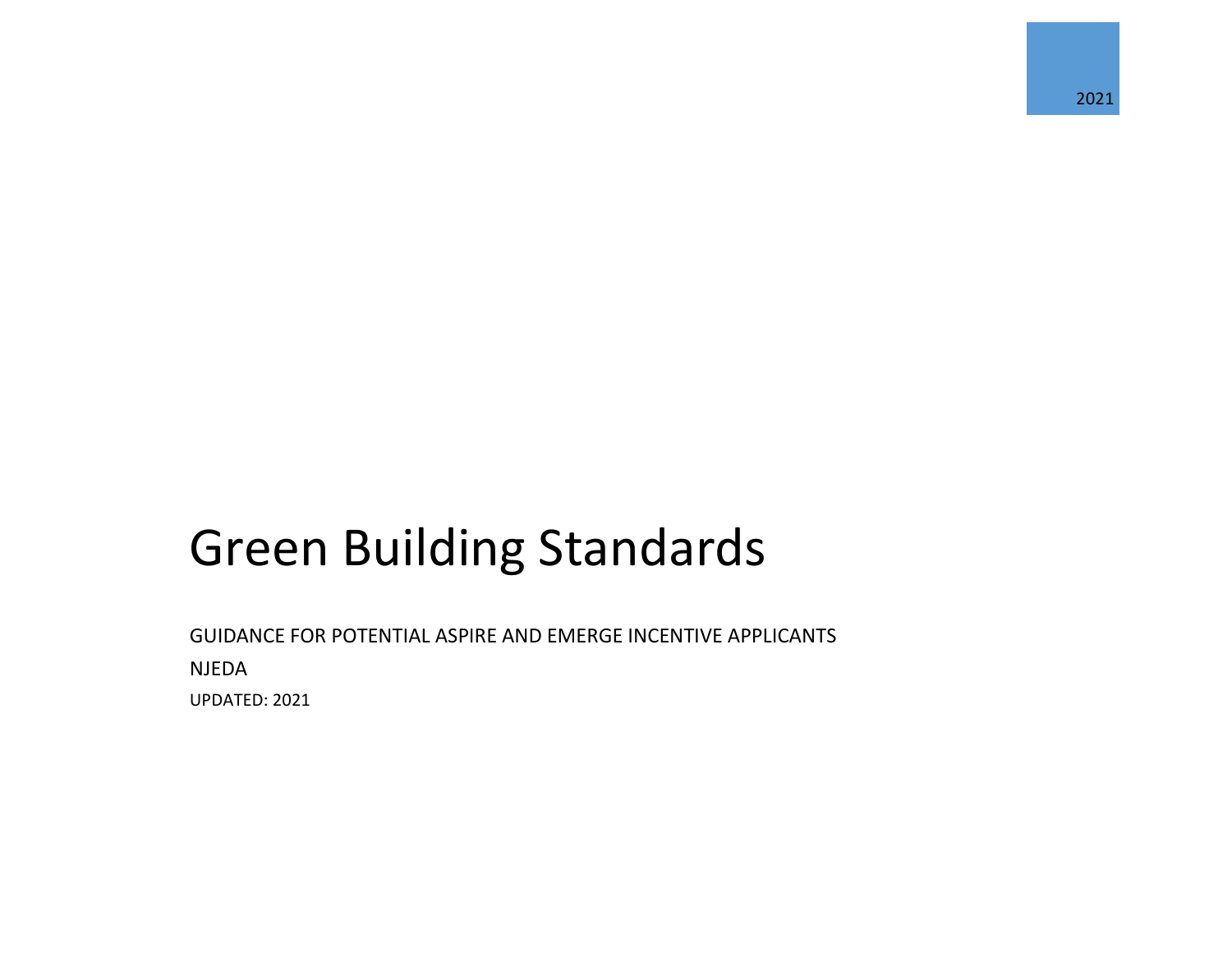# **Table of Contents**

| <b>Standards &amp; Guidance</b> |  |
|---------------------------------|--|
|                                 |  |
|                                 |  |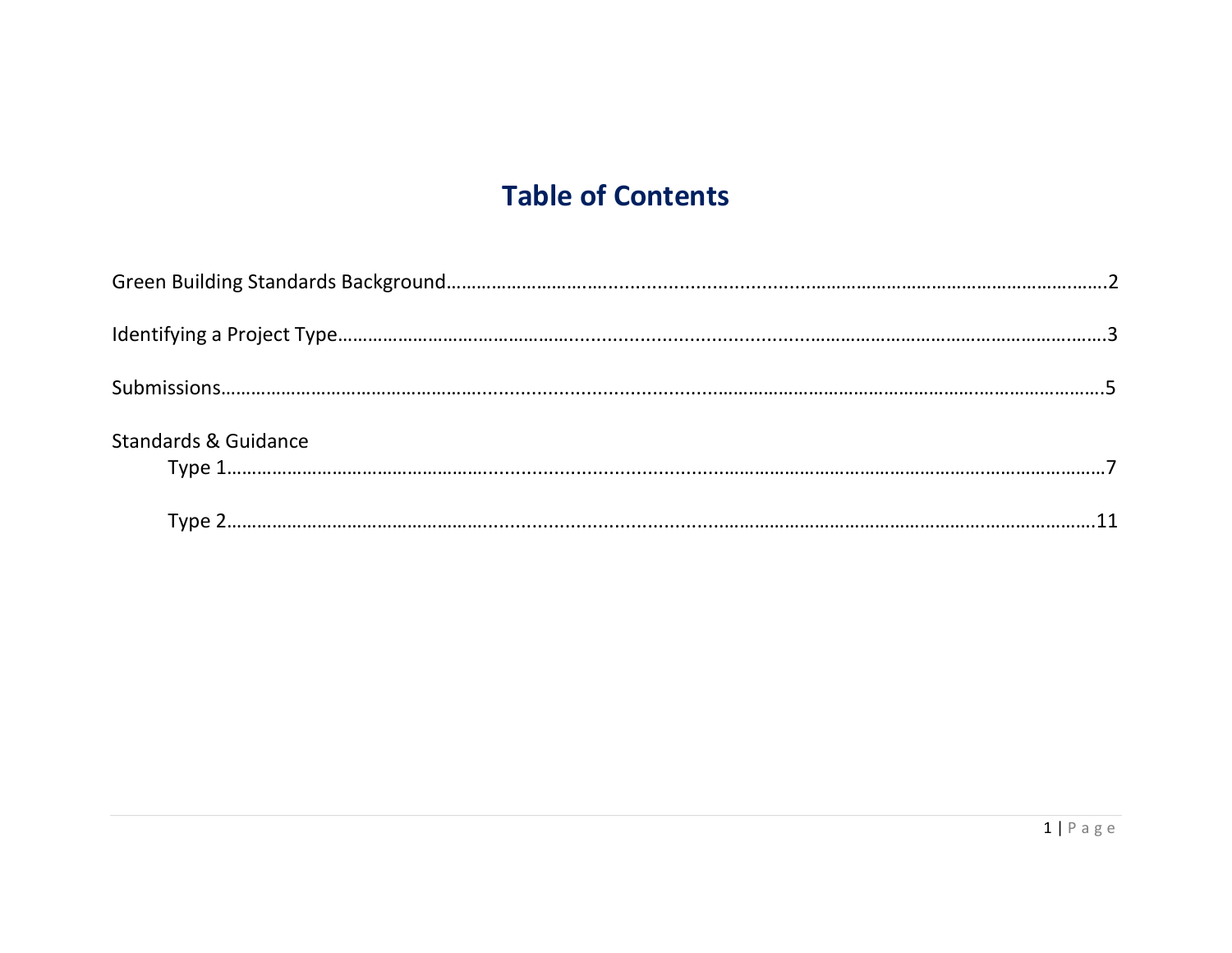## **Green Building Standards Guidance for Potential Aspire & Emerge Incentive Applicants (Updated 2021)**

*The below information is intended to be plain language guidance as to the process NJEDA uses to evaluate compliance with green building standards. For specific questions regarding this process or for more information on specific green building requirements for your project, please contact [greenbuilding@njeda.com](mailto:greenbuilding@njeda.com)* 

#### **Background**

The enabling acts establishing the Aspire and Emerge Programs require any applicant seeking incentive grants for redevelopment projects under these programs to certify that the project was designed and built to green building standards.

Given the fact that Aspire and Emerge were expanded under the Economic Recovery Act of 2020 to allow for a greater degree of variation in the projects that are eligible for these incentives, EDA has established a flexible menu of options that applies the best practice principles of the NJ Green Buildings Manual to the applicant's specific type of project.

Potential applicants should understand going into the application process that these standards exist and, depending on the scope of the project, compliance with green building standards can impact overall project cost. **Therefore, it may be in the applicant's best interest to review this information with a design professional as early in the process as possible for guidance as to how the requirements will impact overall project cost and implementation.** 

#### **Identifying a Project Type**

Given that green building standards differ depending on the scope of the project, during the application stage, the applicant will be asked to identify the specific project type (1 or 2, see below) that best applies to the scope of construction and which will drive capital investment costs. Please note that EDA staff will not recommend any project for EDA Board approval until a project type has been clearly identified on the program application.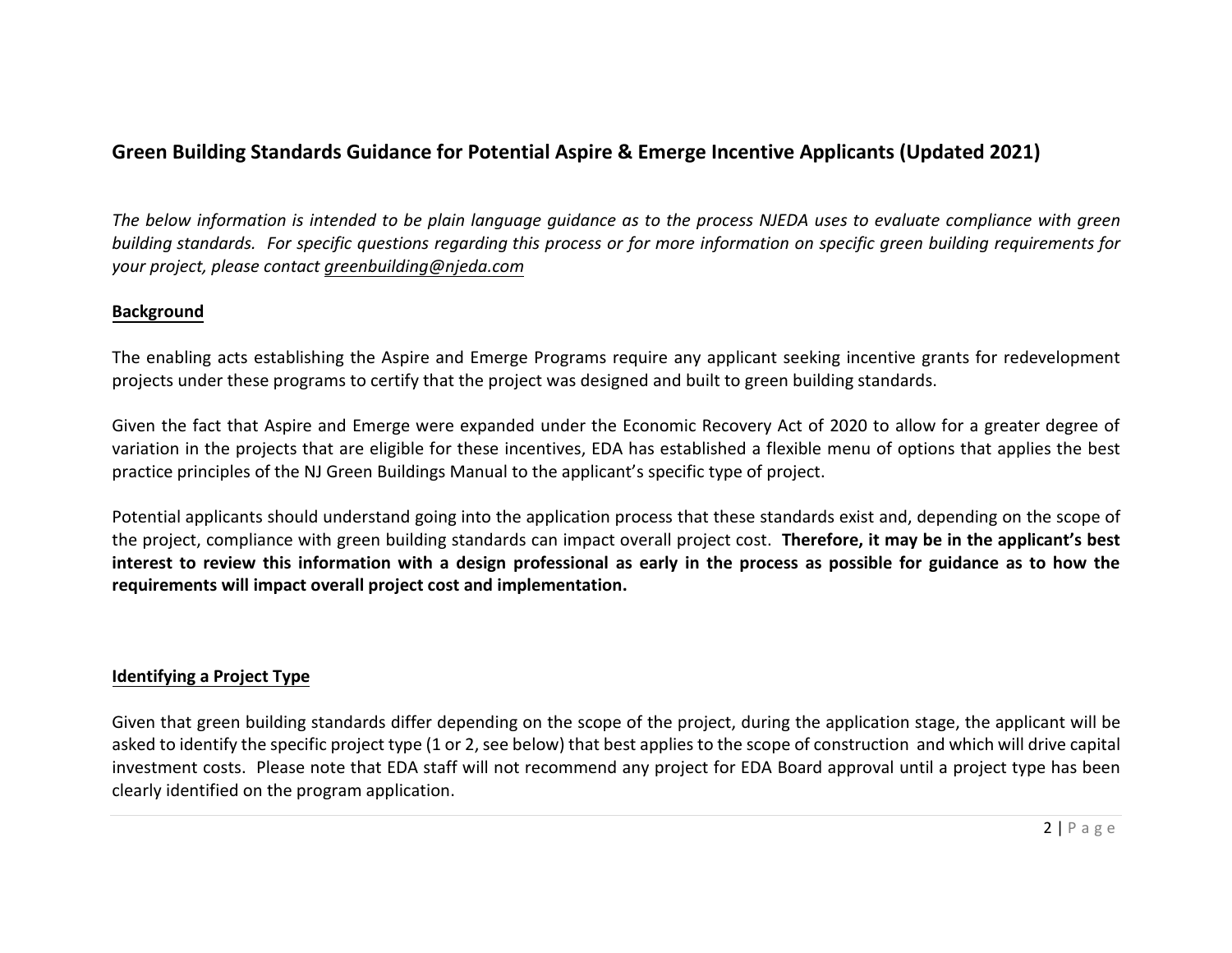The **project classification types** are as follows:

#### **Type 1:**

#### *Construction consisting of 50% or more of the building's value and/or square footage*

- *New Construction*
- Reconstruction Commonly referred to as a "gut rehab" this includes extensive work involving the interior of a building, floor or tenant space to the degree that the work area cannot be occupied while the work is in progress, and where a new certificate of occupancy is required before the work area can be reoccupied. This does not include projects comprised only of floor finish replacement, painting, wall-papering, or the replacement of equipment or furnishings.

#### **Type 2:**

#### *Construction consisting of 50% or less of the building's value and/or square footage*

- *Renovation* Work that is generally restorative in nature and involves the use of different materials. Examples include: replacement of interior finish, trim, doors, or equipment. Renovation does not involve the reconfiguration of space. Renovation also includes the replacement of equipment or fixtures.
- *Alteration* Work that involves a change in layout of interior space while other portions of the space remain without rearrangement. For example, the rearrangement of any space by the construction of walls or partitions, the addition or elimination of any door or window, the extension or rearrangement of any system, the installation of any equipment or fixtures, or any work which affects a primary structural component.

For projects scopes considered "equipment only," project teams must submit a letter signed by CEO (or equivalent) along with a project narrative and schedule of values clarifying the scope of work for the project to be reviewed for exemption from the green building standards stipulated above.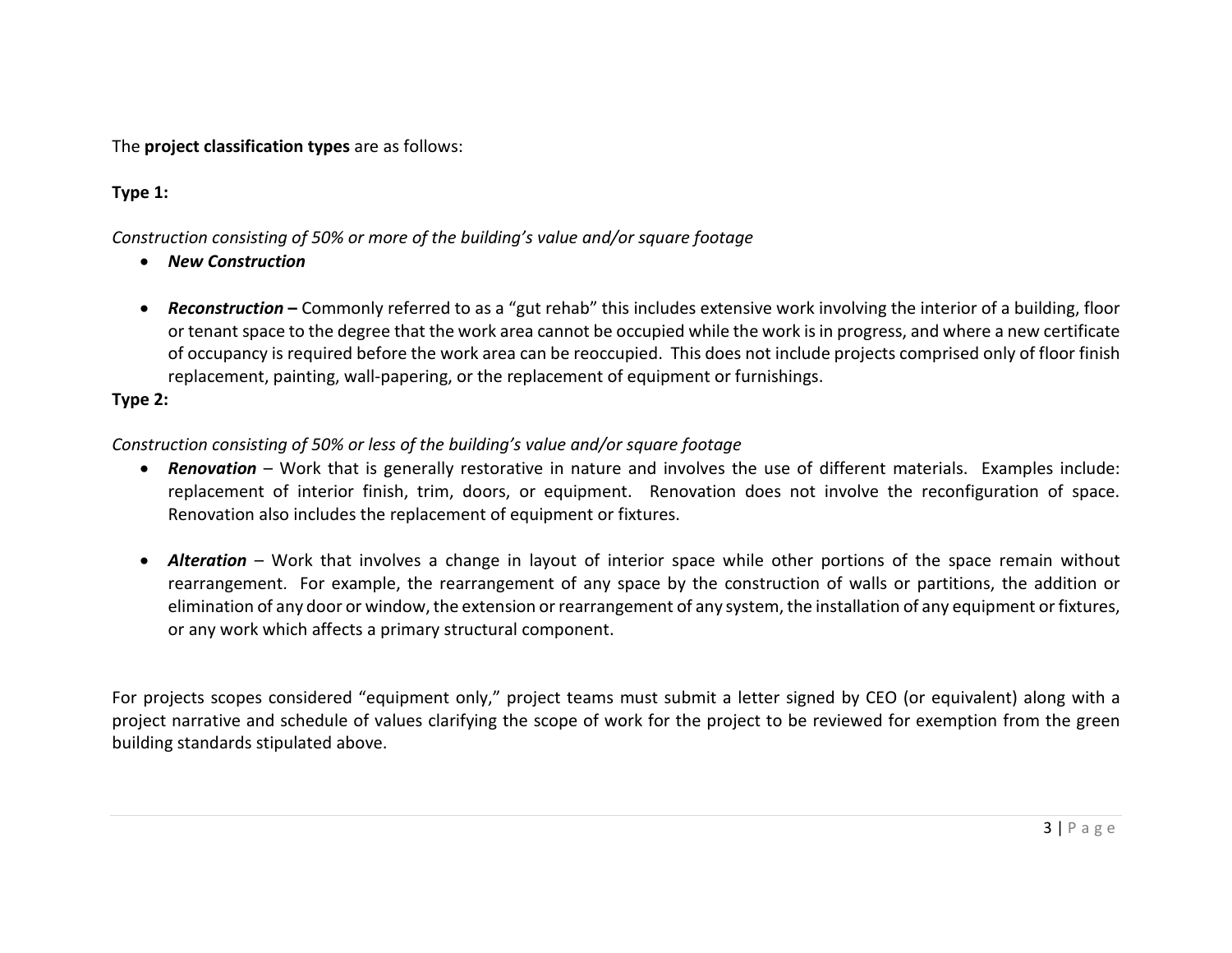#### **Basic Application of Standards**

For all Type 1 Projects: *Table 1: Applicable Standards for Type 1 New Construction/Major Reconstruction Project - page 7*

For all Type 2 Projects: *Table 2: Minimum Required Standards for Type 2 Renovation/Alteration Project – page 11*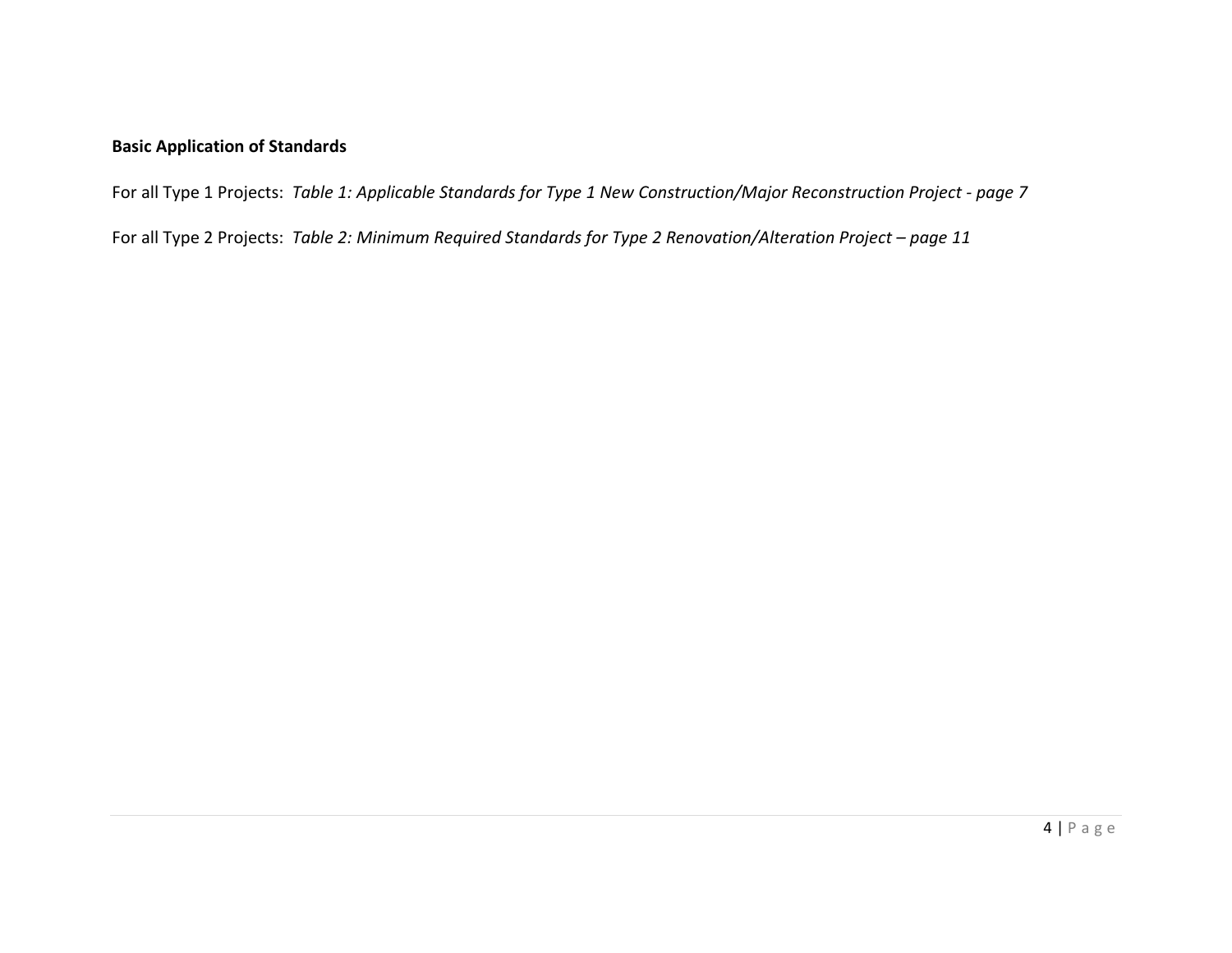#### **NJEDA will review for green building compliance at two (2) stages for every project; Pre-Development and Post-Construction.**

#### **Submitting for a Pre-Development Review**

Upon Incentive application approval, EDA will require that a project's specific green building plan be submitted the sooner of six (6) months following application approval (when the first project update is due,) or upon the applicant's request for a grant agreement. However, the plan must be submitted no later than the end of "Schematic Design" so green building elements can be **incorporated into the design appropriately.** The plan is to be submitted via email to [greenbuilding@njeda.com](mailto:greenbuilding@njeda.com) with the name of the project in the subject line. The email should include the following information:

- $\bullet$  NIFDA P #:
- Classification as described above (i.e.: New Construction, Reconstruction, Renovation or Alteration):
- Pre-Development or Post-Construction Review:
- Technical Contact Info (Owner, Architect/Engineer):
- Project Location(s):

All green building plans should include the following components:

- 1. A letter from the Applicant (on letterhead) outlining the project size and scope, plus a commitment to their specific standards based on project classification.
- 2. A signed and sealed letter (please rub lead on the seal so it's visible when scanning) from a licensed design professional outlining the scope of work for the project including the following:
	- a. Type of project (New Construction, Reconstruction, Renovation or Alteration as described above) with square footage of the project (and how the project relates to the overall building size – if applicable).
	- b. Identify which approved path of green building compliance the applicant is proposing (i.e., LEED Silver or % better than ASHRAE 90.1).
- 3. Comprehensive construction budget
- 4. The compliance documentation identified in the chart(s) below.

The submission of this green building plan along with the backup documentation identified in the chart below will start the Pre-Development Review process.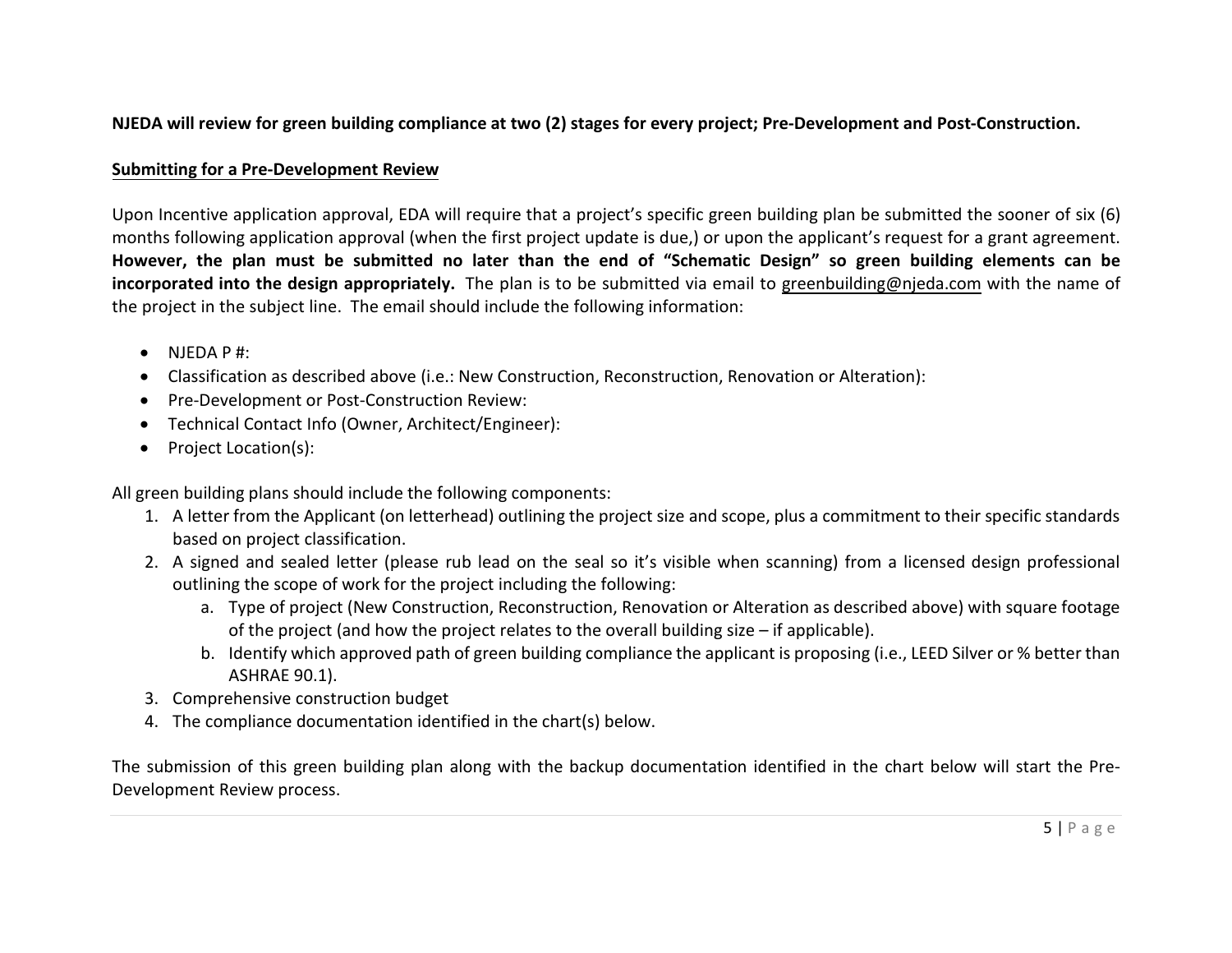During this Pre-Development Review, EDA will evaluate the project specific green building plan for compliance with the referenced standards applicable to that specific project type. EDA will then either approve the plan or advise applicants as to the most applicable plan amendments to satisfactorily meet the standards. Should an applicant request a "preliminary" Pre-Development approval, a letter would be required from the applicant (on letterhead) clearly identifying a commitment to an approved metric in which the project's performance shall be measured against. Once the required documentation demonstrating compliance with the identified metric (i.e., an energy model or COMcheck calculations) is available and ready for review, the applicant can submit for "final" Pre-Development Review. Once all submissions have been reviewed and approved, a project will receive an approved review letter clearly stating that project has met the pre-development green building requirements of the program.

Project design documents should not be finalized by the applicant until EDA has reviewed and approved the green building predevelopment plan.

EDA's Green Building staff are available at this stage to review the green building pre-development plan. However, applicants are advised to channel questions and information through their design professional charged with planning and executing the plan.

#### **Submitting for a Post-Construction Review for Final Certification**

Once EDA approves the green building pre-development plan**, the applicant will be expected to execute the plan as approved**. To ensure the plan was executed as approved, EDA will minimally require a signed and sealed letter from the licensed design professional certifying that the as-built project meets the specifications of the approved plan and all green building measures identified are actually installed and/or implemented. Additional required documentation will be outlined in the approval letter based on predevelopment submission. Refer to the chart below for requirements for each measure.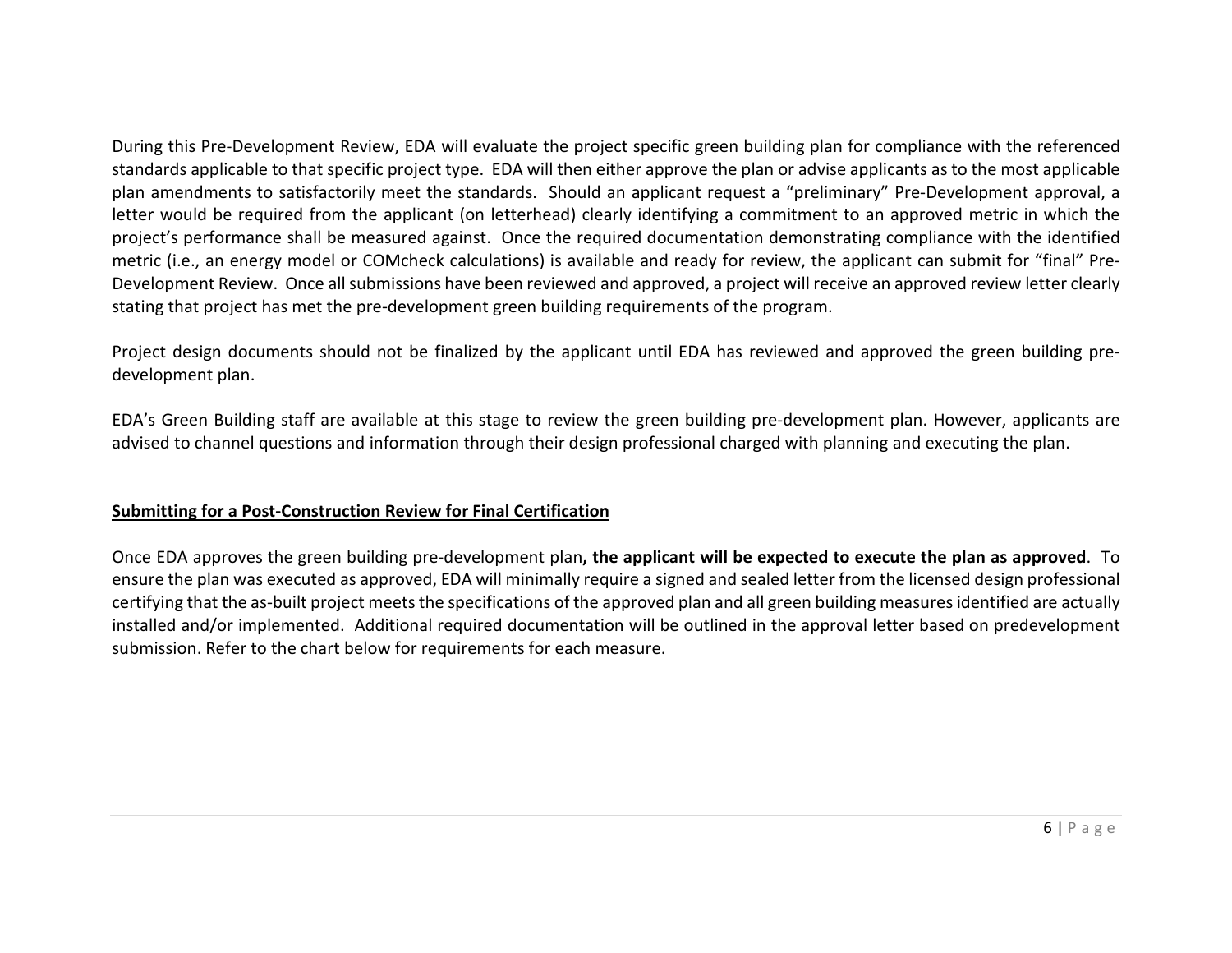| Category   | <b>Project Type</b>                             | <b>Standard</b>                                                                                                   | <b>Acceptable Measure</b>                                                                                                            | <b>Pre-Development Review in</b>                                                                                                                                                                                                                                      | <b>Proof of Compliance for Post-</b>                                                                                                                                                                                                                                                                                                                                                                                                                                                                                                                                                                                                                      |
|------------|-------------------------------------------------|-------------------------------------------------------------------------------------------------------------------|--------------------------------------------------------------------------------------------------------------------------------------|-----------------------------------------------------------------------------------------------------------------------------------------------------------------------------------------------------------------------------------------------------------------------|-----------------------------------------------------------------------------------------------------------------------------------------------------------------------------------------------------------------------------------------------------------------------------------------------------------------------------------------------------------------------------------------------------------------------------------------------------------------------------------------------------------------------------------------------------------------------------------------------------------------------------------------------------------|
|            |                                                 |                                                                                                                   |                                                                                                                                      | addition to Green Building<br>Plan                                                                                                                                                                                                                                    | <b>Construction Review</b>                                                                                                                                                                                                                                                                                                                                                                                                                                                                                                                                                                                                                                |
| Commercial | <b>New</b><br>Construction or<br>Reconstruction | U.S. Green<br><b>Building Council</b><br>(USGBC)<br>Leadership in<br>Energy and<br>Environmental<br>Design (LEED) | Minimum Silver for<br>all USGBC-LEED<br>rating systems                                                                               | LEED Scorecard identifying at<br>least 50 points and proof of<br>project registration from<br>GBCI. If project will not be<br>registered and pursue actual<br>certification, the applicant<br>should clearly identify this<br>approach in the green<br>building plan. | Signed and sealed letter from<br>the licensed design<br>professional indicating<br>construction is complete and in<br>accordance with the approved<br>green building plan and final<br>LEED scorecard OR final LEED<br>scorecard and award certificate<br>indicating a minimum of Silver<br>level. Should the project not<br>actually receive certification<br>but complied with all of the<br>prerequisites and implemented<br>green building strategies<br>equivalent to at least 50 points,<br>the applicant should submit<br>compliance documentation<br>with such prerequisites and<br>credits just as the team would<br>have been uploaded to LEED. |
| Commercial | <b>New</b><br>Construction or<br>Reconstruction | American<br>Society of<br>Heating,<br>Refrigerating<br>and Air-<br>Conditioning<br>Engineers                      | <b>Whole Building</b><br><b>Energy Simulation</b><br>verifying 5%<br>(commercial) or 15%<br>(multi-family) above<br>ASHRAE 90.1-2016 | Signed and sealed energy<br>model summary results<br>clearly identifying efficiency<br>percentage over the<br>referenced standard.                                                                                                                                    | Signed and sealed letter from<br>the licensed design<br>professional indicating<br>construction is complete and in<br>accordance with the approved<br>green building plan                                                                                                                                                                                                                                                                                                                                                                                                                                                                                 |

# **Table 1: Applicable Standards for Type 1 New Construction/Major Reconstruction Projects**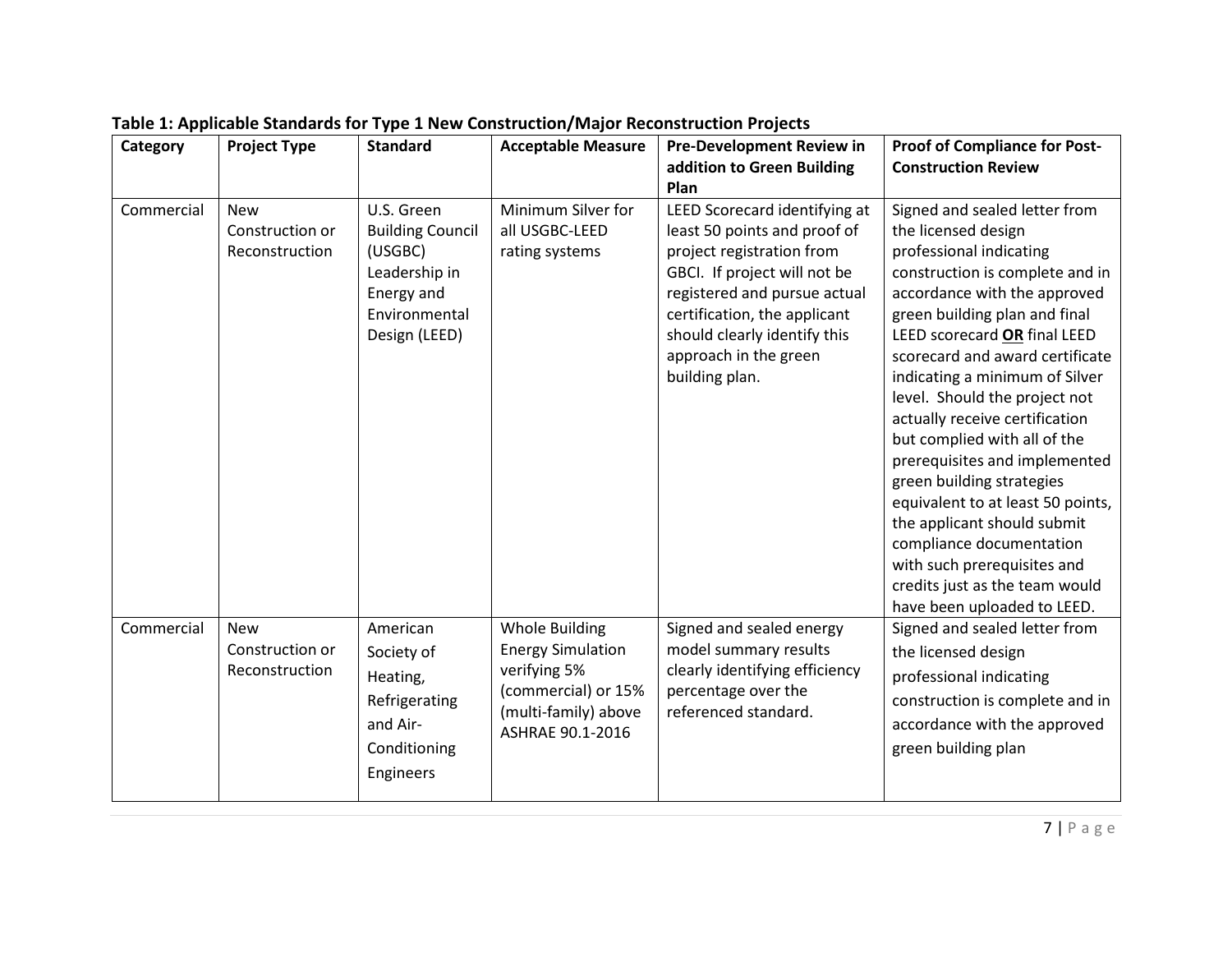| Category   | <b>Project Type</b>                             | <b>Standard</b>                                                                                          | <b>Acceptable Measure</b>                                                                       | <b>Pre-Development Review in</b>                                                                                                                                                                                                                                                                                                                                                                 | <b>Proof of Compliance for Post-</b>                                                                                                                                                                                                                                                                                                     |
|------------|-------------------------------------------------|----------------------------------------------------------------------------------------------------------|-------------------------------------------------------------------------------------------------|--------------------------------------------------------------------------------------------------------------------------------------------------------------------------------------------------------------------------------------------------------------------------------------------------------------------------------------------------------------------------------------------------|------------------------------------------------------------------------------------------------------------------------------------------------------------------------------------------------------------------------------------------------------------------------------------------------------------------------------------------|
|            |                                                 |                                                                                                          |                                                                                                 | addition to Green Building                                                                                                                                                                                                                                                                                                                                                                       | <b>Construction Review</b>                                                                                                                                                                                                                                                                                                               |
|            |                                                 |                                                                                                          |                                                                                                 | Plan                                                                                                                                                                                                                                                                                                                                                                                             |                                                                                                                                                                                                                                                                                                                                          |
| Commercial | <b>New</b><br>Construction or<br>Reconstruction | New Jersey<br><b>Board of Public</b><br>Utilities Pay for<br>Performance                                 | New Jersey BPU Pay<br>for Performance.<br>Minimum 5% above<br>ASHRAE 90.1-2016                  | New Jersey Board of Public<br>Utilities Pay for Performance<br>Application and/or Energy<br>Reduction Plan (ERP) from an<br>approved<br>Pay<br>for<br>Performance<br>Provider.<br>$ $ If<br>project will<br>not actually<br>the<br>participate<br>in<br>P4P<br>Program, the applicant should<br>clearly identify this approach<br>in the green building plan<br>along with P4P formatted<br>ERP. | New Jersey Board of Public<br>Utilities Pay for Performance<br>Application. Should the project<br>not actually submit for P4P, the<br>applicant shall submit a<br>signed/sealed letter from the<br>licensed design professional<br>indicating construction is<br>complete and in accordance<br>with the approved green<br>building plan. |
| Commercial | <b>New</b><br>Construction or<br>Reconstruction | American<br>Society of<br>Heating,<br>Refrigerating<br>and Air-<br>Conditioning<br>Engineers<br>(ASHRAE) | Standard 189.1-2014                                                                             | Energy model and<br><b>Identification of Mandatory</b><br>Provisions                                                                                                                                                                                                                                                                                                                             | Proof of compliance with the<br>mandatory provisions. Signed<br>and sealed letter from the<br>licensed design professional<br>indicating construction is<br>complete and in accordance<br>with the approved green<br>building plan.                                                                                                      |
| Commercial | <b>New</b><br>Construction or<br>Reconstruction | International<br>Green<br>Construction<br>Code (IGCC) -<br>2015                                          | Choose minimum of<br>15 electives from the<br>Jurisdictional and/or<br><b>Project Electives</b> | <b>Energy Model and Completed</b><br>IGCC Table 302.1 and/or<br><b>Table A103.2</b>                                                                                                                                                                                                                                                                                                              | Signed and sealed letter from<br>the licensed design<br>professional indicating<br>construction is complete and in<br>accordance with the approved<br>green building plan.                                                                                                                                                               |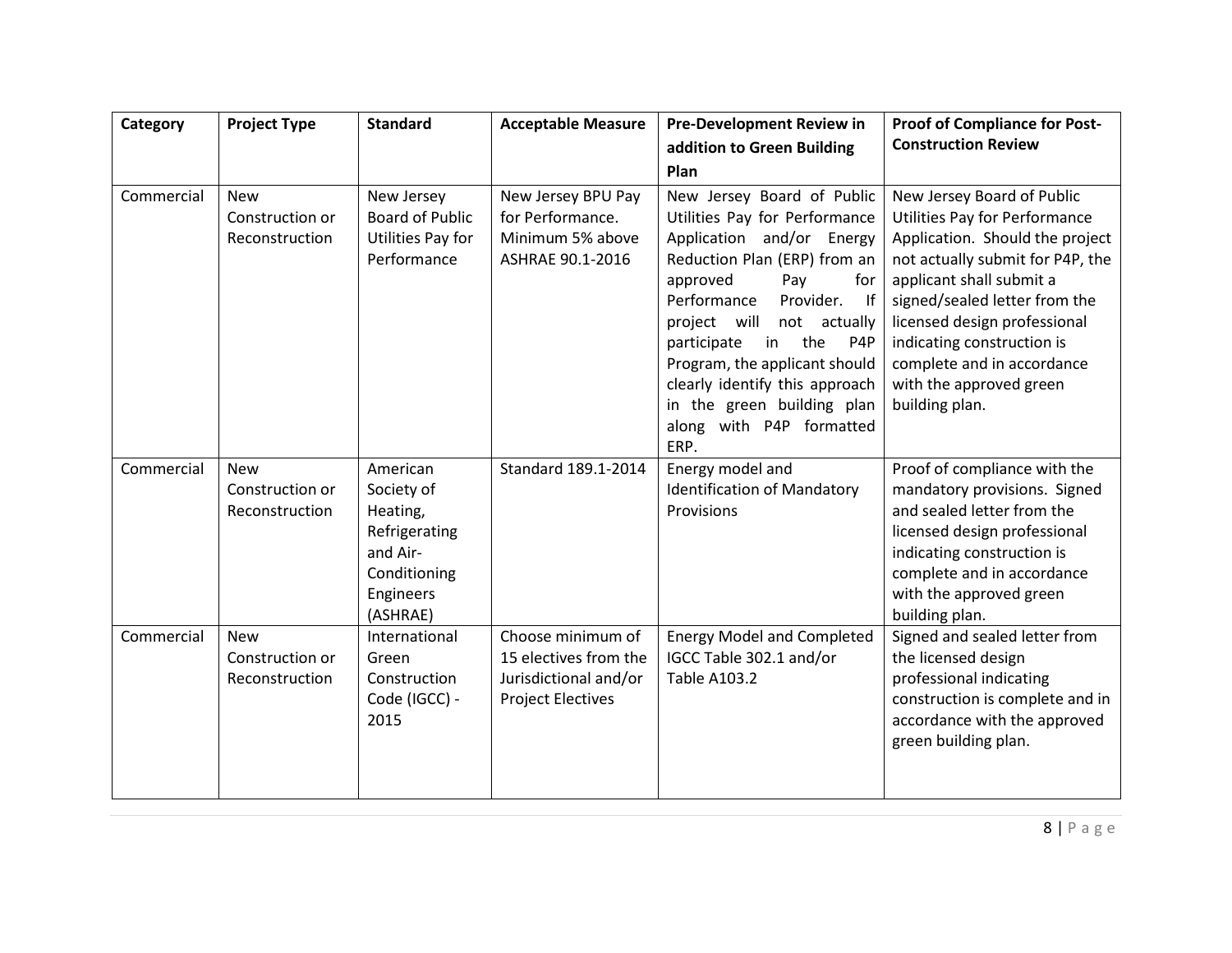| Category     | <b>Project Type</b> | <b>Standard</b>      | Acceptable                | Pre-Development Review in       | Proof of Compliance for Post-       |
|--------------|---------------------|----------------------|---------------------------|---------------------------------|-------------------------------------|
|              |                     |                      | <b>Measure</b>            | addition to Green Building      | <b>Construction Review</b>          |
|              |                     |                      |                           | Plan                            |                                     |
| Residential/ | <b>New</b>          | LEED, Home           | Development               | LEED: Scorecard identifying at  | LEED: Signed and sealed letter      |
| Mixed Use    | Construction/       | <b>Energy Rating</b> | projects can pursue       | least 50 points and proof of    | from the licensed design            |
|              | Reconstruction      | System (HERS),       | LEED ND (Silver) or       | project registration from       | professional indicating             |
|              |                     | and/or EPA           | choose an                 | GBCI. If project will not be    | construction is complete and in     |
|              |                     | <b>Energy Star</b>   | identified EPA            | registered and pursue actual    | accordance with the approved        |
|              |                     |                      | <b>Green Building</b>     | certification, the applicant    | green building plan and final       |
|              |                     |                      | <b>Standards Guidance</b> | should clearly identify this    | LEED scorecard OR final LEED        |
|              |                     |                      | compliance path for       | approach in the green           | scorecard and award certificate     |
|              |                     |                      | individual buildings      | building plan.                  | indicating a minimum of Silver      |
|              |                     |                      | within a                  |                                 | level. Should the project not       |
|              |                     |                      | development               | AND/OR                          | actually submit for actual          |
|              |                     |                      | project. Residential      |                                 | certification but complied with     |
|              |                     |                      | projects (single or       | <b>HERS: Letter from RESNET</b> | all prerequisites and               |
|              |                     |                      | multifamily) within       | provider confirming eligibility | implemented green building          |
|              |                     |                      | a mixed-use               | and engagement                  | strategies equivalent to at least   |
|              |                     |                      | project, HERS 75 or       |                                 | 50 points, the applicant should     |
|              |                     |                      | less. If more than        | AND/OR                          | submit compliance                   |
|              |                     |                      | 50 percent of the         |                                 | documentation with such             |
|              |                     |                      | project is                | EPA: Screen shot of Portfolio   | prerequisites and credits just as   |
|              |                     |                      | residential, than         | Manager with project's status   | would have been uploaded to         |
|              |                     |                      | utilize Energy Star       |                                 | LEED Online.                        |
|              |                     |                      | Homes or Energy           |                                 |                                     |
|              |                     |                      | Star Multifamily,         |                                 | AND/OR                              |
|              |                     |                      | otherwise utilize         |                                 | <b>HERS: Certificate</b>            |
|              |                     |                      | <b>Energy Star</b>        |                                 |                                     |
|              |                     |                      | Commercial score          |                                 | AND/OR                              |
|              |                     |                      | of 75 or better           |                                 | <b>EPA: Energy Star Certificate</b> |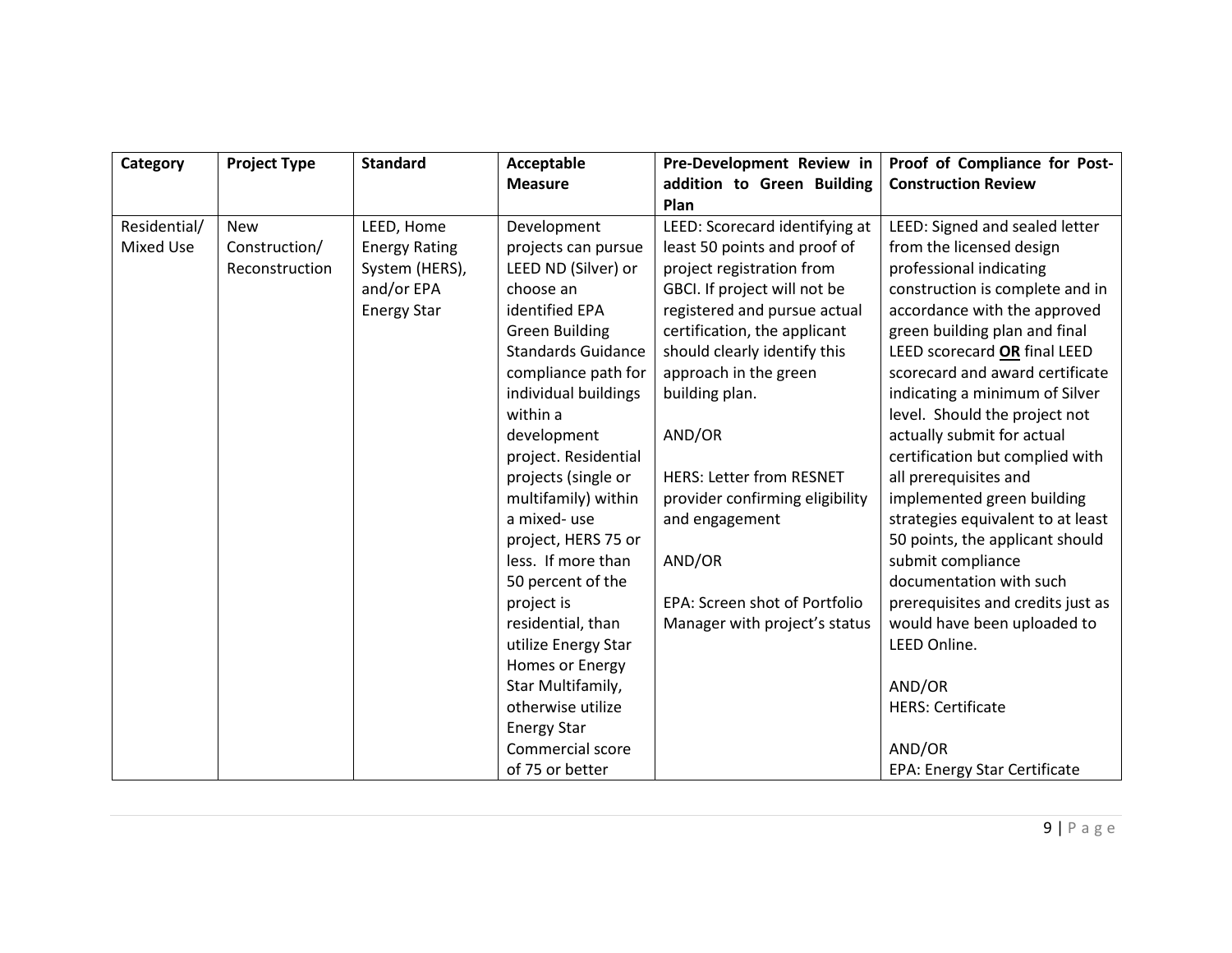| Category                   | <b>Project Type</b>                             | <b>Standard</b>                                                                                                           | Acceptable<br><b>Measure</b>                                                                                                                                                                                                                 | <b>Pre-Development Review</b><br>in addition to Green<br><b>Building Plan</b>                                                                                                                                                  | <b>Proof of Compliance for</b><br><b>Post-Construction Review</b> |
|----------------------------|-------------------------------------------------|---------------------------------------------------------------------------------------------------------------------------|----------------------------------------------------------------------------------------------------------------------------------------------------------------------------------------------------------------------------------------------|--------------------------------------------------------------------------------------------------------------------------------------------------------------------------------------------------------------------------------|-------------------------------------------------------------------|
| Commercial/<br>Residential | <b>New</b><br>Construction or<br>Reconstruction | International<br>Living Future<br>Institute                                                                               | Net Zero Building<br>Energy<br>Certification                                                                                                                                                                                                 | Proof of registration                                                                                                                                                                                                          | Net Zero Building Energy<br>Certification                         |
| Residential                | <b>New</b><br>Construction or<br>Reconstruction | NJ Housing and<br>Mortgage<br>Finance<br>Authority (NJ-<br>HMFA) and NJ<br>Department of<br>Community<br>Affairs (NJ-DCA) | Residential<br>projects that are<br>utilizing<br>affordable<br>housing subsidies<br>offered by NJ-<br>HMFA and NJ-DCA<br>are already<br>required to<br>conform to green<br>building standards<br>which meet the<br>statutory<br>requirement. | NJ Housing and Mortgage<br>Finance Authority (NJ-<br>HMFA) and NJ Department<br>of Community Affairs (NJ-<br>DCA) projects follow a<br>separate and individual<br>process outside of the<br>green building standards<br>review | HMFA final green building<br>approval                             |
| Residential/Mixed<br>Use   | <b>New</b><br>Construction or<br>Reconstruction | <b>National Green</b><br><b>Building Standard</b>                                                                         | <b>National Green</b><br><b>Building Standard</b>                                                                                                                                                                                            | Proof of registration and<br><b>NGBS Green Scoring</b><br>Spreadsheet                                                                                                                                                          | NGBS Green certificate or the<br>checklist                        |
| Residential/<br>Commercial | <b>New</b><br>Construction or<br>Reconstruction | Passive House<br>Institute US                                                                                             | Passive House<br>Institute US<br>Certification                                                                                                                                                                                               | Proof of registration                                                                                                                                                                                                          | Passive House Institute US<br>Certification                       |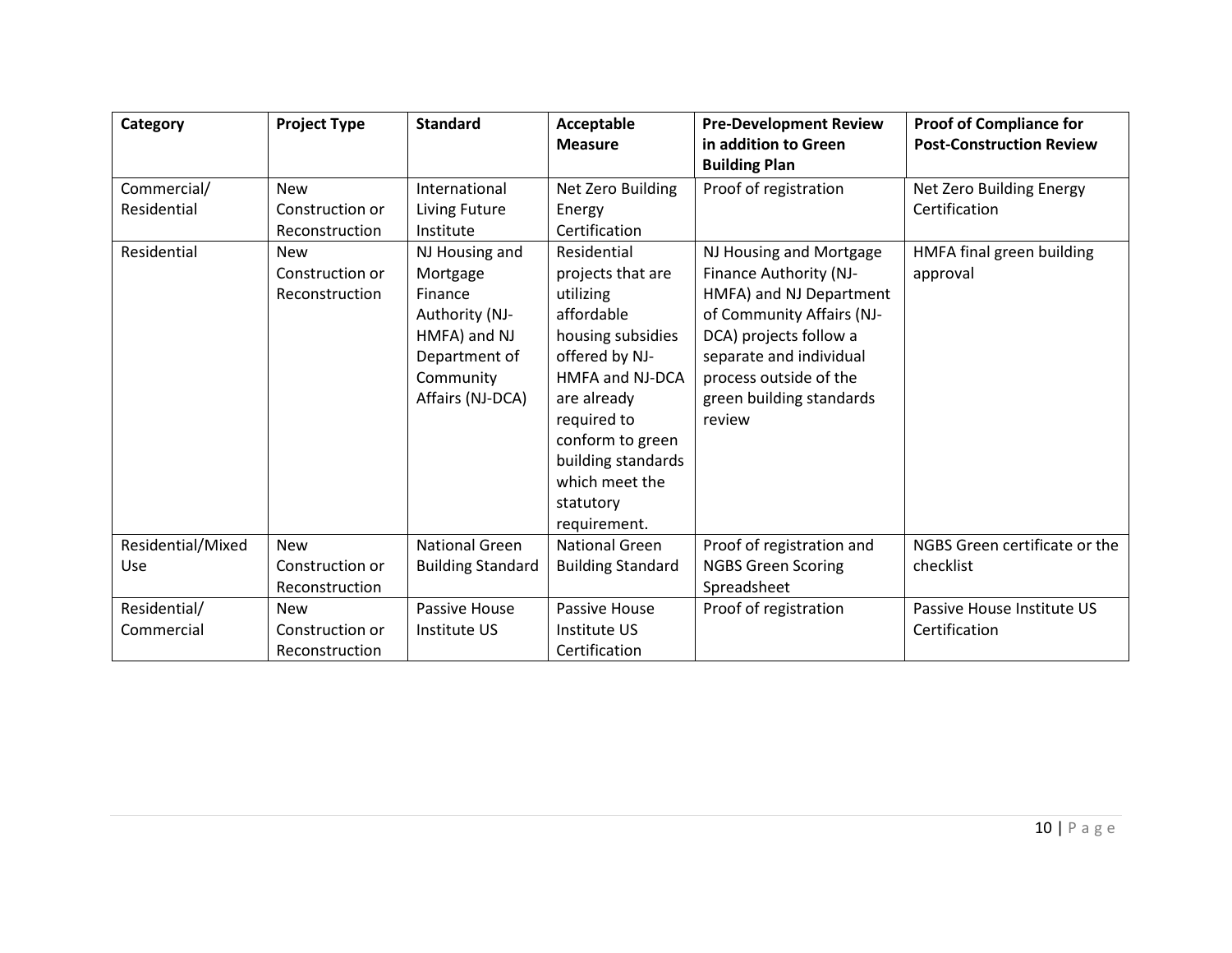### **Guidance for Type 2 Projects**

Table 2 below outlines the minimum green building requirements for all Type 2 projects considered an Alteration or Renovation, that are less than 50% of the building's value and/or square footage and fitting the project type criteria. These requirements are intended to give clear guidance to program participants, provide a consistent level of expectation throughout varying project types and reduce complications during the compliance review process. As noted in submission section, project teams must submit a construction budget & scope of work narrative outlining the minimum proposed standards and any additional green measures the project intends to pursue that address, but not limited to, the following areas of sustainability:

- Energy & Water Efficiency
- Indoor Air Quality Management
- Fundamental Commissioning
- Construction & Demolition Waste Management
- Occupancy Sensors
- Daylighting
- Innovative Measures

#### **NOTES**

- 1. Because of the variability in scope of work for each approved TYPE 2 project, not every category outlined below will/may be incorporated into every project. However, if the scope of work addresses one, any, or all categories listed in Table 2, project must adhere to the required measure.
- 2. LEED-CI Minimum Silver Certification will fulfill all prerequisites and requirements for TYPE 2 green building program approval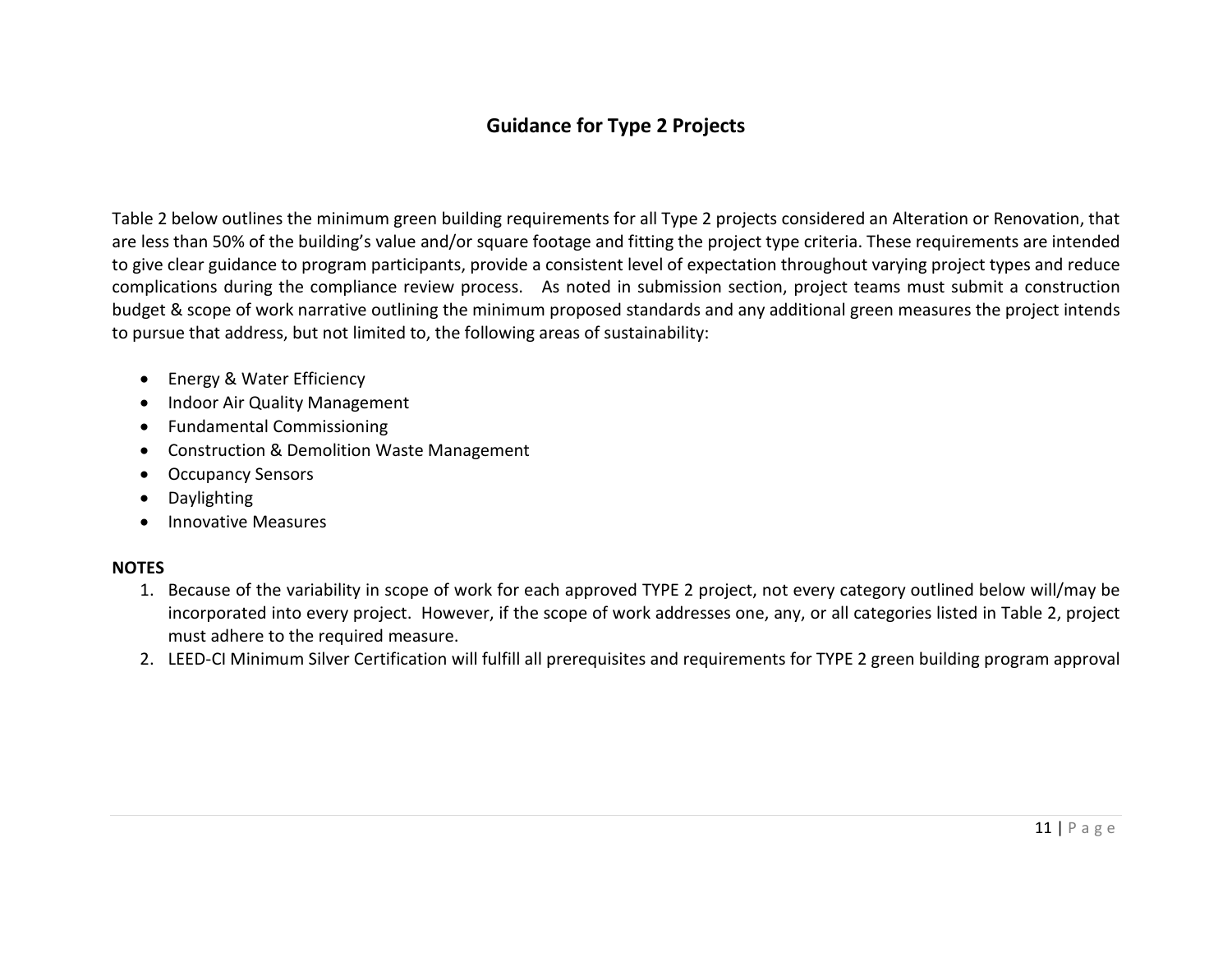| Category             | <b>Project Type</b>                                                                                                       | <b>Standard</b>                                                                                          | <b>Acceptable Measure</b>                                            | <b>Pre-Development Review in</b><br>addition to Green Building<br>Plan         | <b>Proof of Compliance for Post-</b><br><b>Construction Review</b>                                                                                                         |
|----------------------|---------------------------------------------------------------------------------------------------------------------------|----------------------------------------------------------------------------------------------------------|----------------------------------------------------------------------|--------------------------------------------------------------------------------|----------------------------------------------------------------------------------------------------------------------------------------------------------------------------|
| Energy<br>Efficiency | Newly installed<br>lighting<br>improvements<br>including<br>fixtures, ballasts<br>and/or other<br>electrical<br>equipment | American<br>Society of<br>Heating,<br>Refrigerating<br>and Air-<br>Conditioning<br>Engineers<br>(ASHRAE) | Minimum 5 percent<br>energy improvement<br>over ASHRAE 90.1-<br>2016 | COM Check or energy model<br>signed & sealed by project<br>design professional | Signed and sealed letter from<br>the licensed design<br>professional indicating<br>construction is complete and in<br>accordance with the approved<br>green building plan. |
| Energy<br>Efficiency | Newly installed<br>heating,<br>ventilation, air<br>conditioning &<br>water heating<br>equipment                           | American<br>Society of<br>Heating,<br>Refrigerating<br>and Air-<br>Conditioning<br>Engineers<br>(ASHRAE) | Minimum 5 percent<br>energy improvement<br>over ASHRAE 90.1-<br>2016 | COM Check or energy model<br>signed & sealed by project<br>design professional | Signed and sealed letter from<br>the licensed design<br>professional indicating<br>construction is complete and in<br>accordance with the approved<br>green building plan. |
| Energy<br>Efficiency | Appliance                                                                                                                 | <b>EPA Energy Star</b>                                                                                   | <b>Energy Star Labeled</b>                                           | Spec Sheet highlighting<br>compliance                                          | Signed and sealed letter from<br>the licensed design<br>professional indicating<br>construction is complete and in<br>accordance with the approved<br>green building plan. |

# **Table 2: Minimum Required Standards for Type 2 Renovation/Alteration Project**